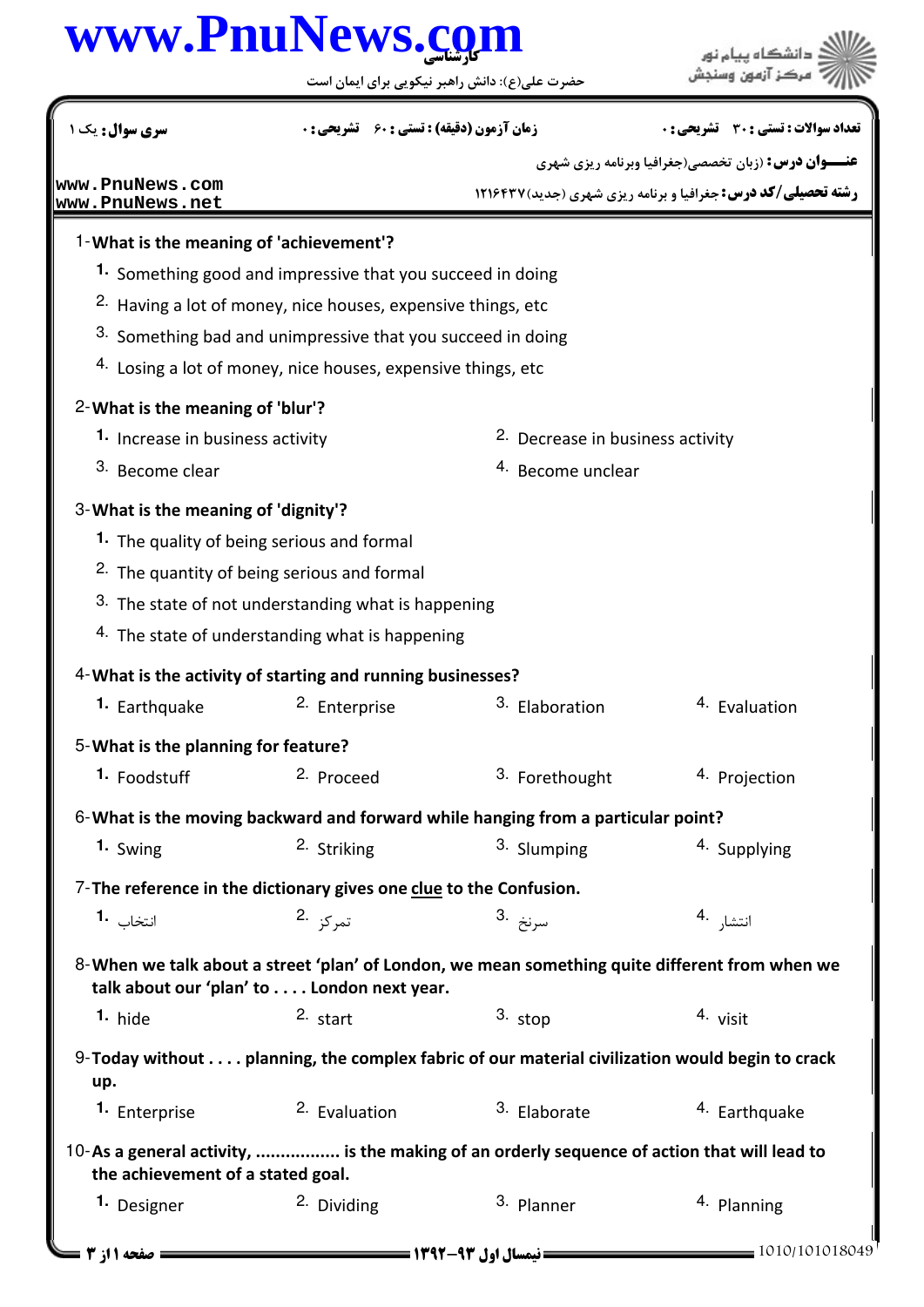## كارشناسي **[www.PnuNews.com](http://www.PnuNews.com)**

حضرت علي(ع): دانش راهبر نيكويي براي ايمان است

.<br>ڏ دانشڪاه پيا<mark>ء نور</mark><br>\* مرڪز آزمون وسنڊش

**عنـــوان درس:** (زبان تخصصي(جغرافيا وبرنامه ريزي شهري **رشته تحصیلی/کد درس: جغرافیا و برنامه ریزی شهری (جدید) ۱۲۱۶۴۳۷** نعداد سوالات : تستي : 30 - تشريحي : . زمان آزمون (دقيقه) : تستي : 60 - تشريحي : . سري سوال : يک 1 11- What is the meaning of 'analogy'? 1. Degree of difference <sup>2</sup> Degree of likeness 3. Use of machine that need no human control 4. Use of machine that need human control 12- What is the meaning of 'initiative'? 1. Ability to act without help or advice **2.** Develop and change rapidly 4. Ability to act with help or advice 3. Develop and change gradually 13- What is the meaning of 'modify'? Make small changes to something in order to improve it **1.** 2. Make large changes to something in order to improve it 3. Ordinary and not interesting or exciting 4. Extraordinary and interesting or exciting 14- What is the synonym of remarkable? **1.** Refine **1. 2.** Fine **1. 1.** 2. Fine **1. 1.** Usual **1.** Usual 15- What is 'the general direction or course of development'? 2. Trend 3. Bilateral 4. Automation **1.** Technology 16-What is the meaning of 'Sophisticated'? 2. easy 4. highly developed **1.** busy  $3.$  happy 17-By this time management education had further Evolved. **1.** stopped 2. started 2. started 3. changed 4. broken 18-Norbert Wiener had suggested that automation would Liberate the human race from the necessity to do mundane tasks. مانع شدن <sup>.2</sup> نفر .1 **1.** 2. 3. 4. 19-A planner made a plan which took into account the facts and interpretation Revealed in the survey and analysis. 1. taken and the state of the contracted terms of the shown broken broken broken broken broken broken broken bro 20-This new sequences of planning might be **Succinctly** described as goals. 1. mentally **2.** clearly **2.** clearly **2.** Clearly **2.** A. iikely 1010/101018049 1392-93 نيمسال اول 2 از 3 صفحه **[www.PnuNews.com](http://pnunews.com) [www.PnuNews.net](http://pnunews.net)**